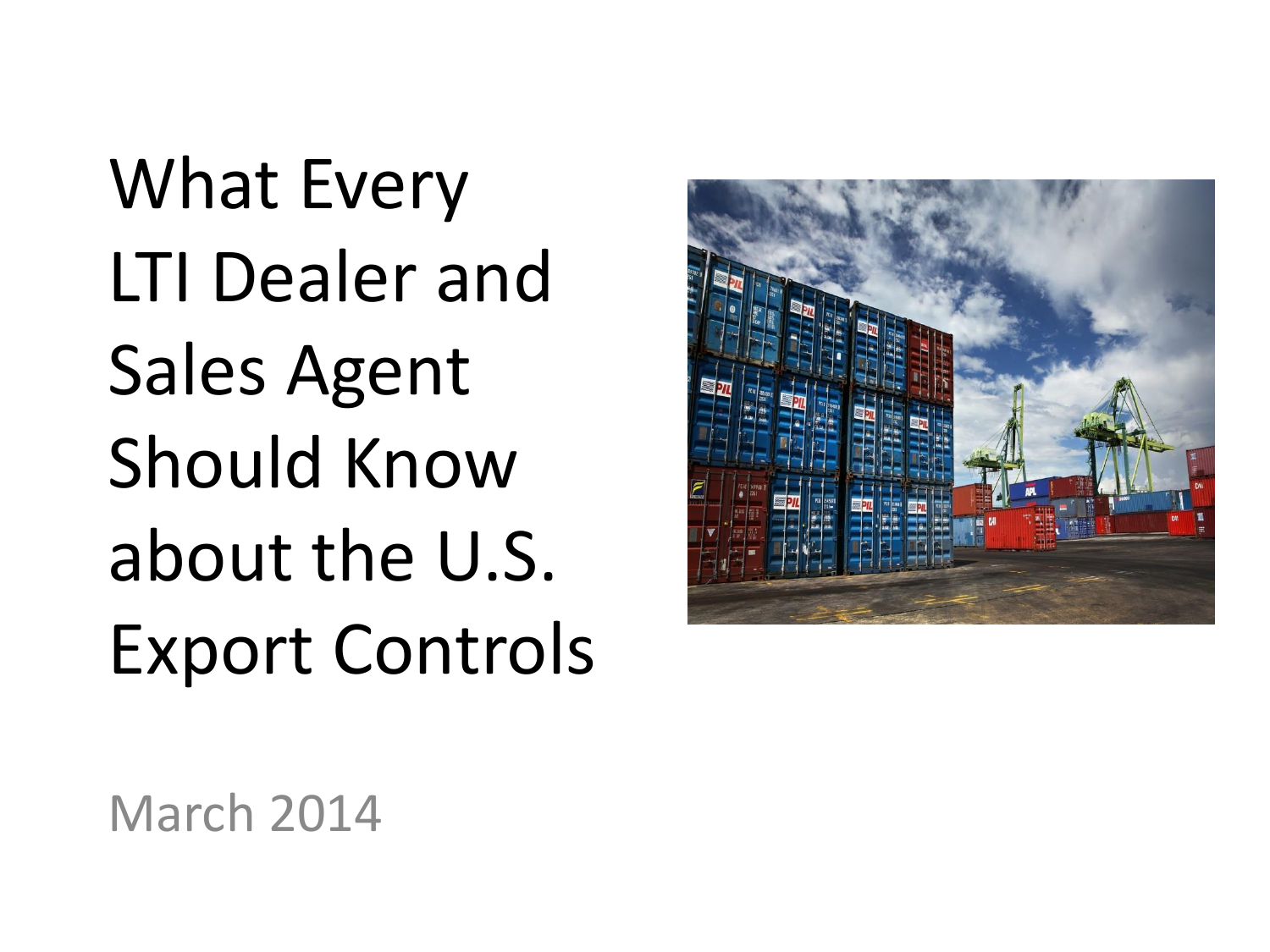### **Why do we have export controls?**

- Export control laws' principal objective:
	- To promote national security interests and foreign policy objectives
	- To prevent that products get into the "wrong hands"
- Why do U.S. export/re-export controls apply to LTI and its dealers and sales agents?
	- LTI's products are developed and manufactured in the U.S.
	- Most LTI products are U.S.-origin dual-use items
	- Some LTI items are U.S.-origin defense articles, but these are not yet sold internationally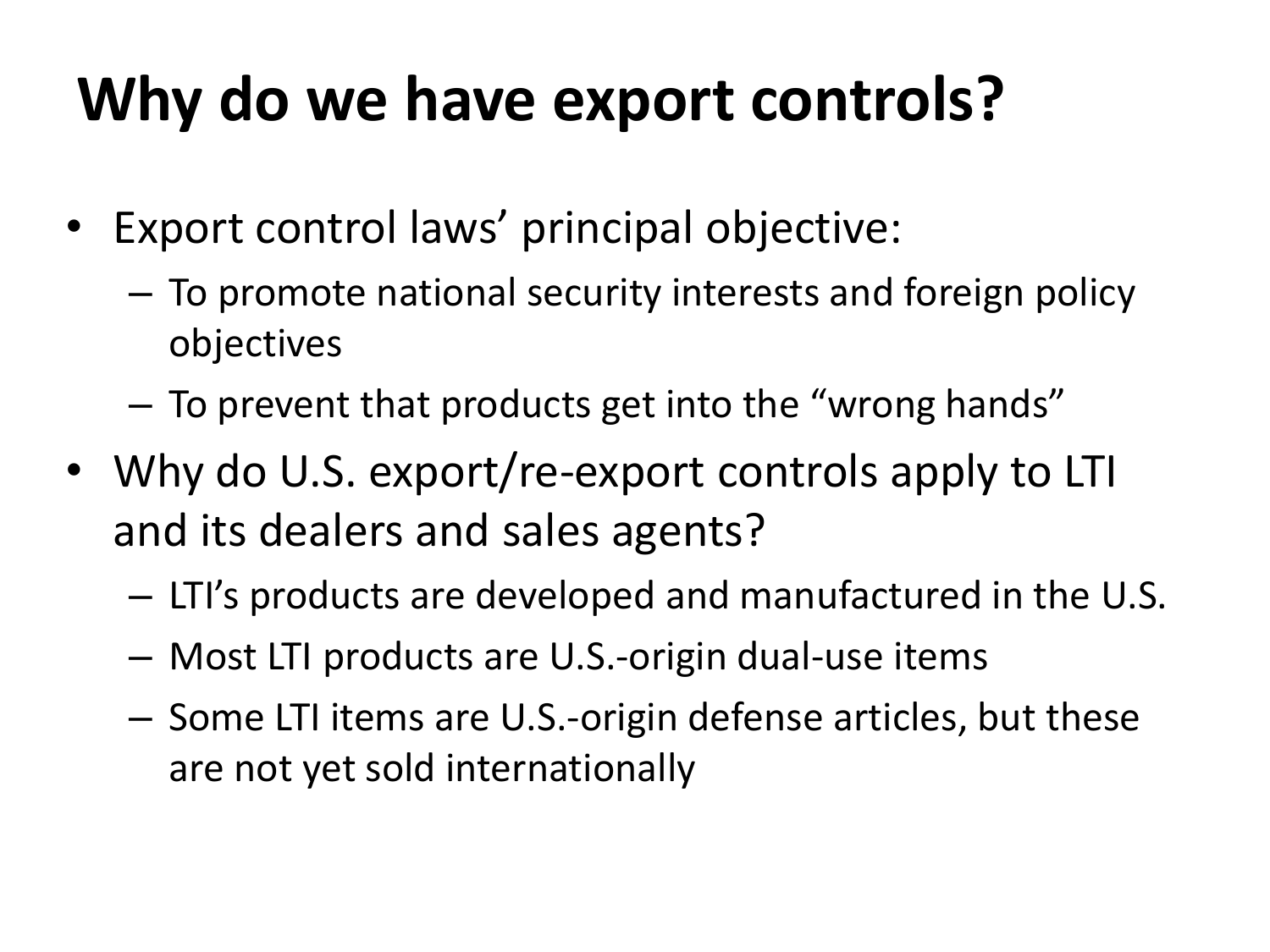### **What is an export?**

#### What



• Product



• Software



• Technology

#### Where



• Person



• Territory

#### How



• Verbal



• Physical



**Electronic**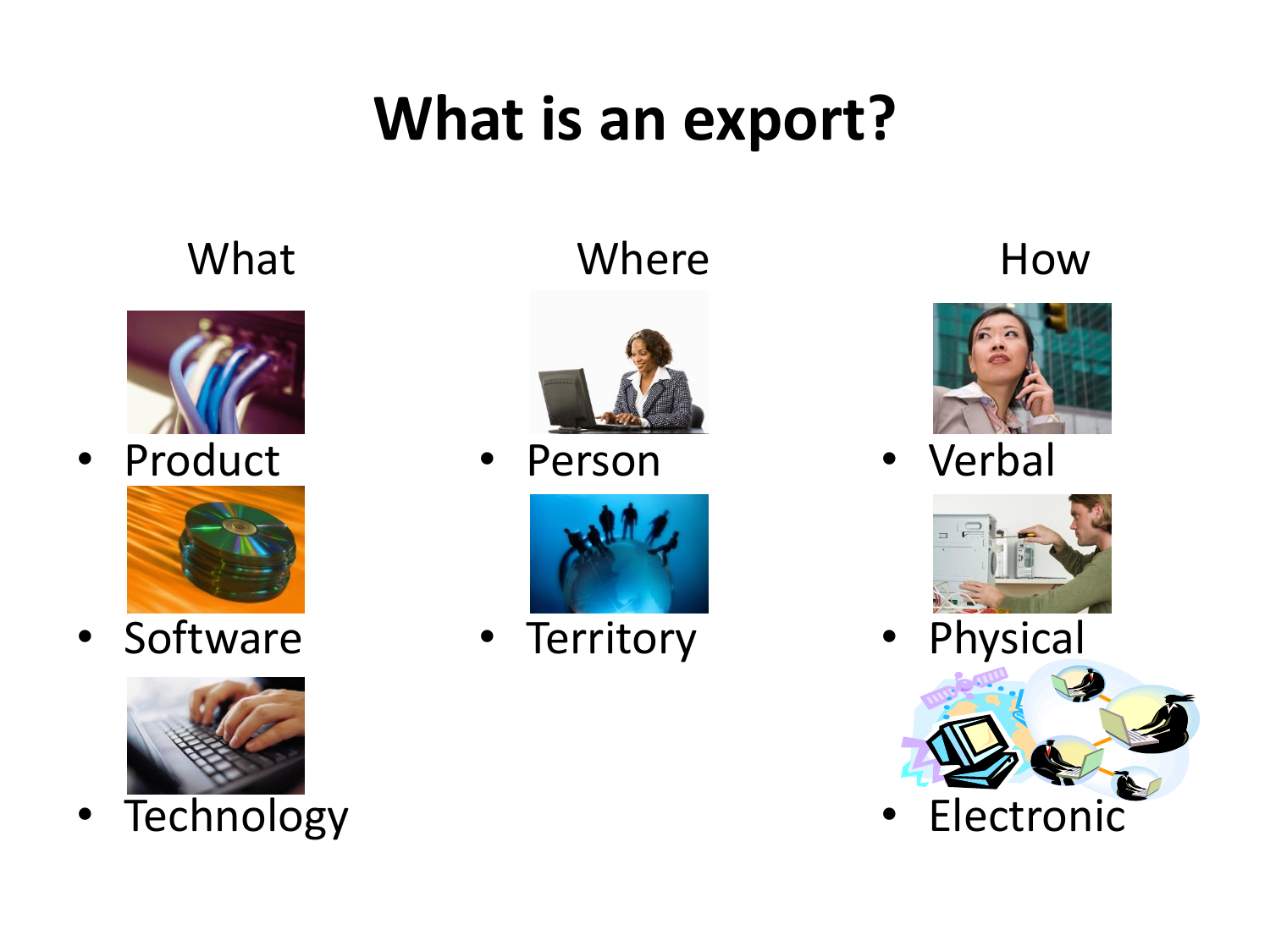#### **Export**

U.S. Export Control Laws apply to:

- **Exports** of goods and technology (by phone, fax, download, technical assistance, etc.) from the U.S. and
- **Re-exports**, which includes:
- a) U.S.-origin goods and technology that are shipped from one foreign country to another  $\triangleright$  for example, from the UAE to Saudi Arabia
- b) Foreign made items containing U.S. components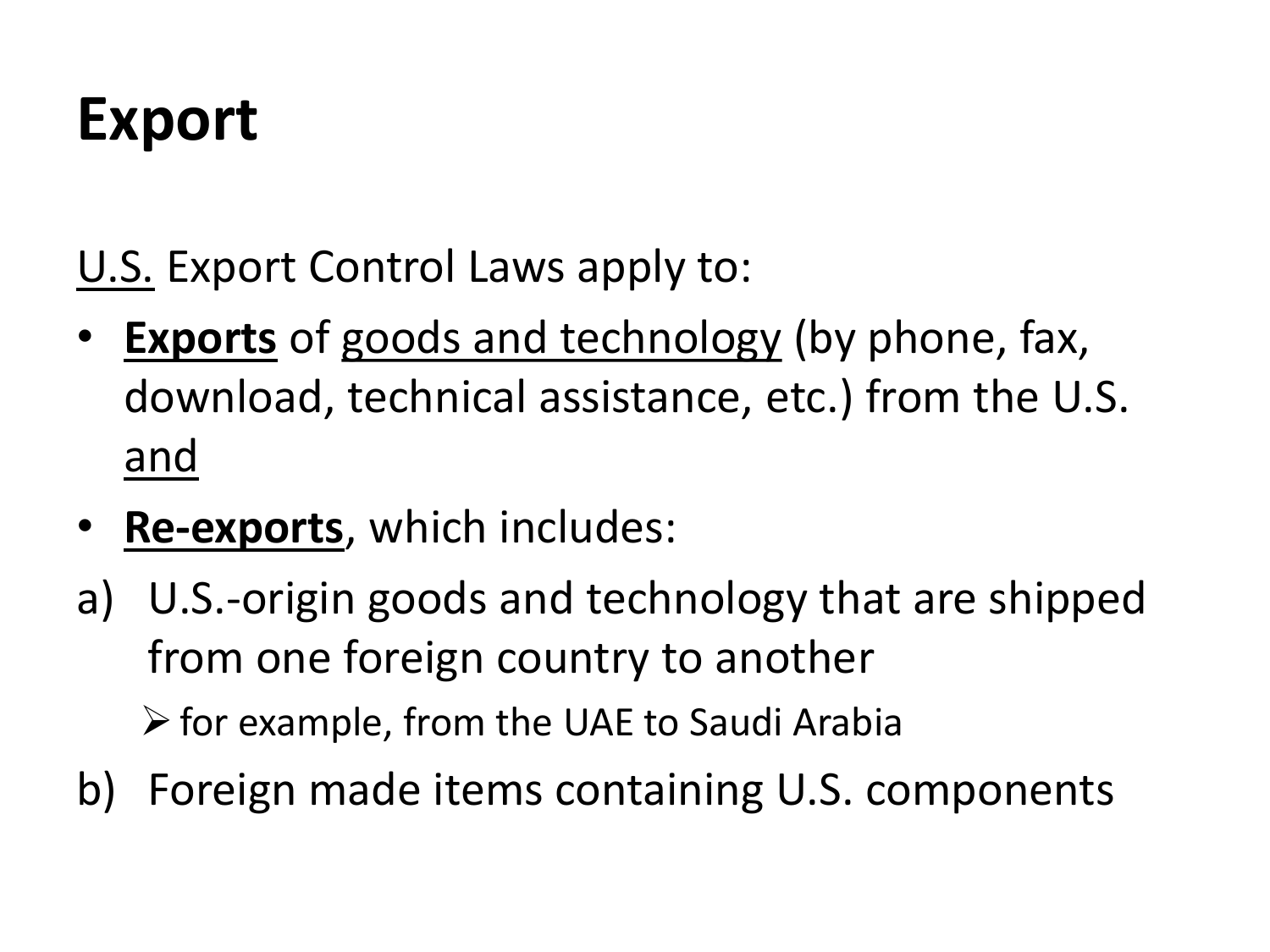• Exports from other countries must comply with the export control laws of that country and U.S. export control laws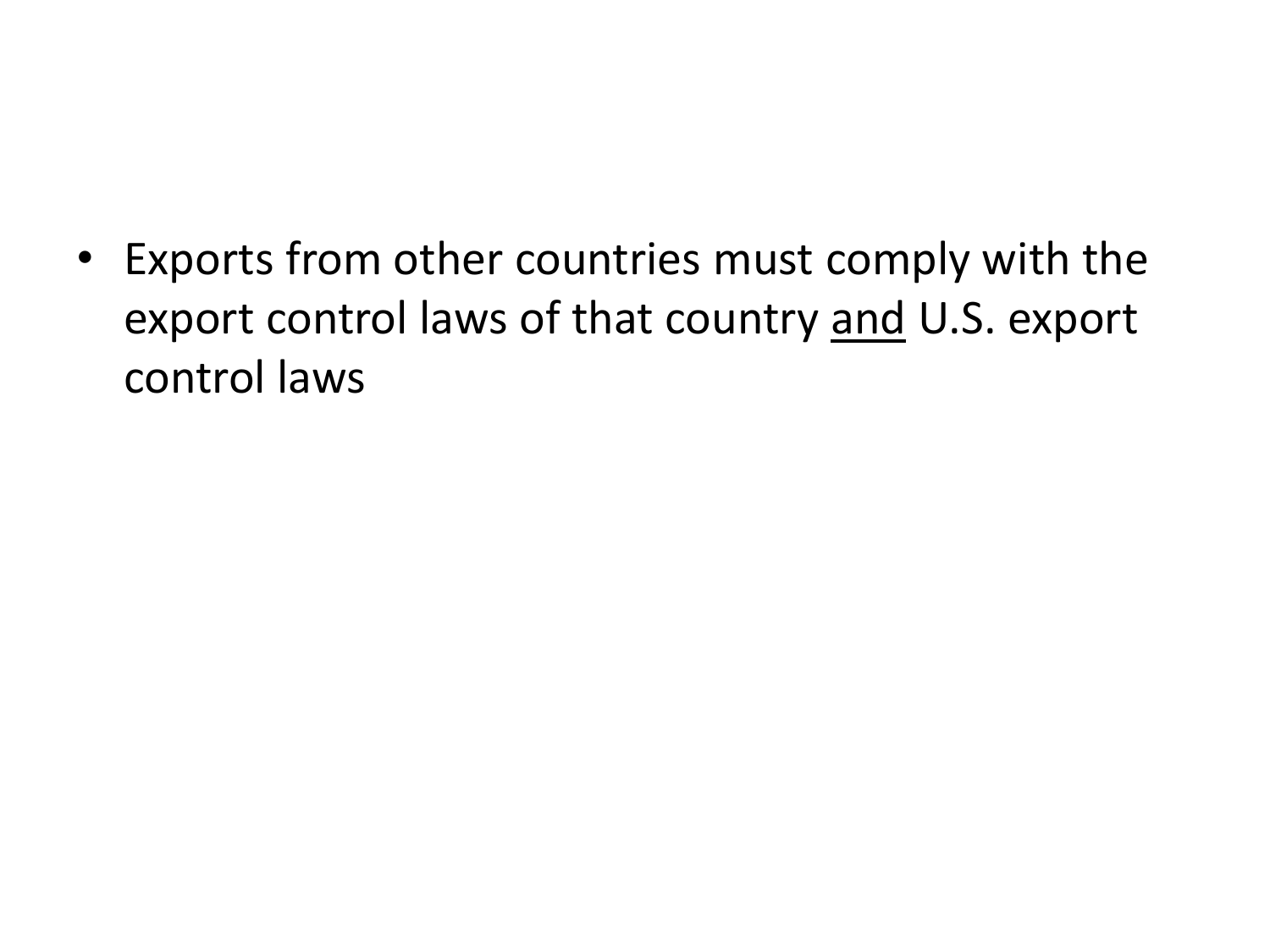# **Jurisdiction applicable to LTI Products**

• U.S. Department of Commerce

Products developed for commercial use only (EAR)

• U.S. Department of State

Products designed, developed or modified for military end use (ITAR)

- U.S. Treasury Department (OFAC) All products are subject to U.S. embargoes
- Foreign Export Regulations

For the country from which the goods are shipped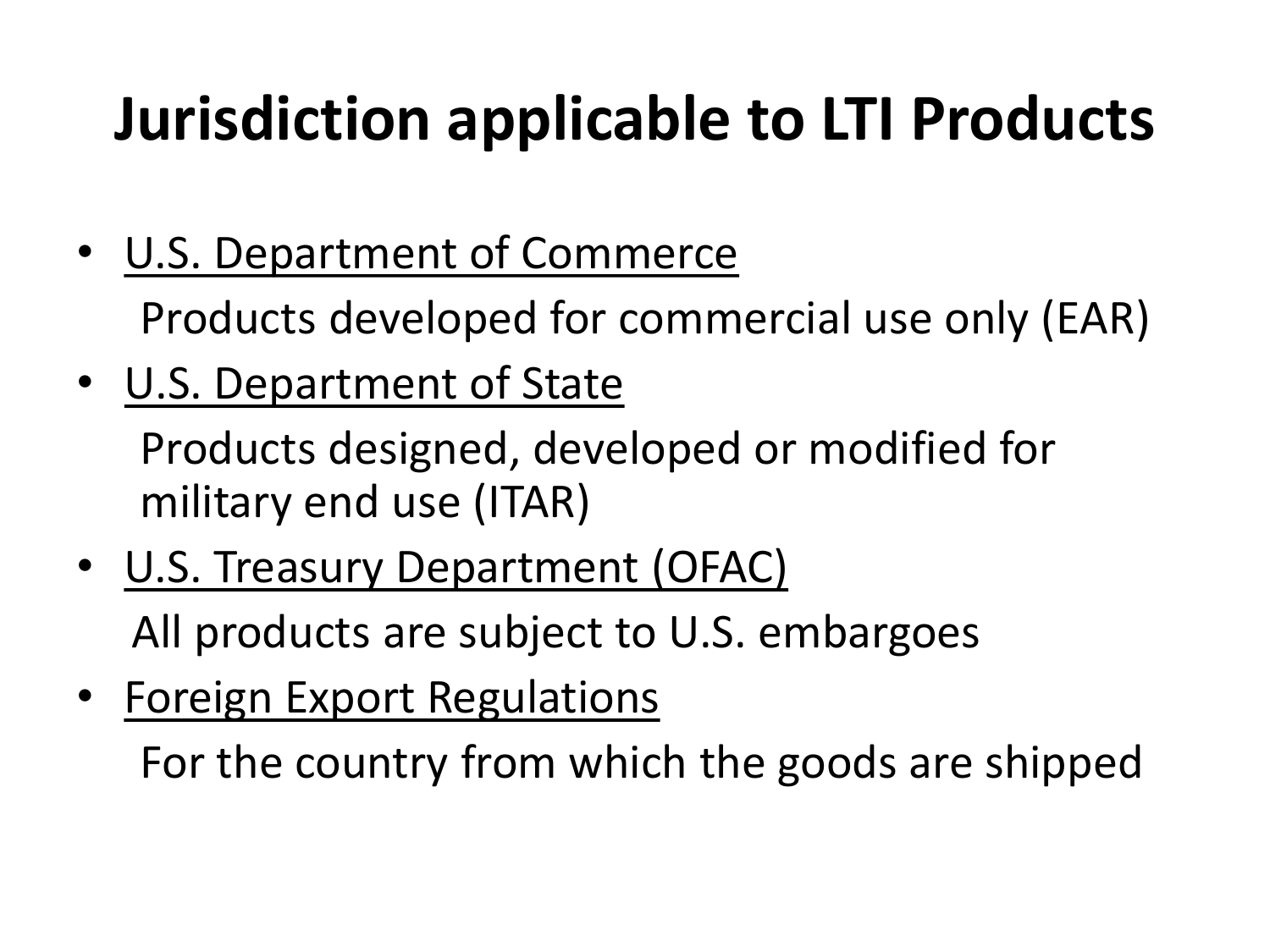#### **Key Prohibitions**

**No** sales or transfers of Commercial Products to or for:

- 1. Prohibited Destinations
- 2. Prohibited Persons
- 3. Prohibited End-Uses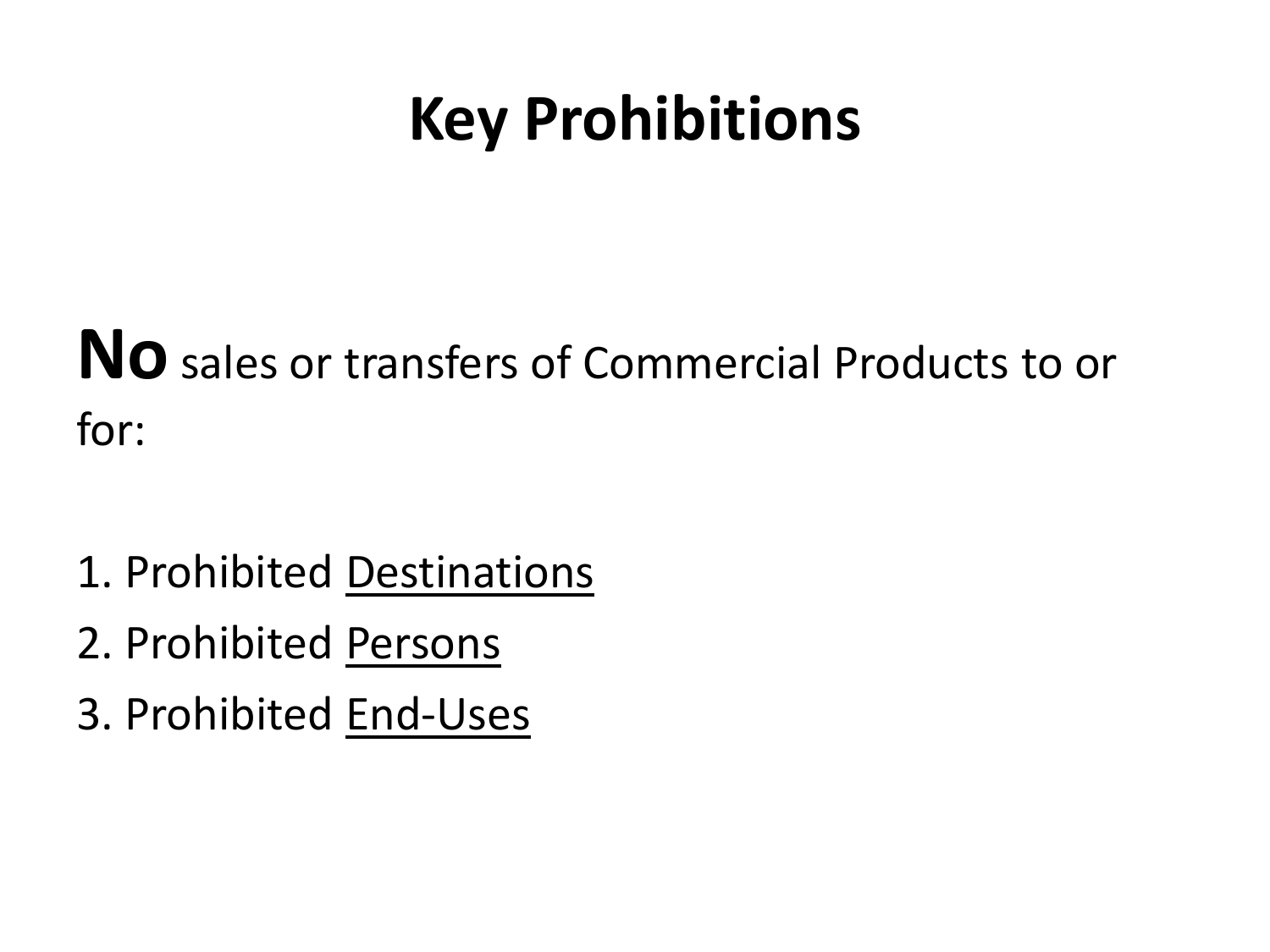# **No Sales to Prohibited Countries**

- Exporting to embargoed countries is prohibited (Cuba, Iran, North Korea, Sudan and Syria - subject to change)
- Strong enforcement focus on Iran
	- $\triangleright$  In 2012, the U.S. imposed a \$450,000 fine for exporting nail polish to Iran
	- $\triangleright$  Aggravating factor: the fined company's website had Iran in the drop-down list of countries in forms on its website
- No exports to other sensitive countries without written LTI approval (e.g., Burma, Zimbabwe, Venezuela, Libya, Afghanistan, Iraq and Belarus)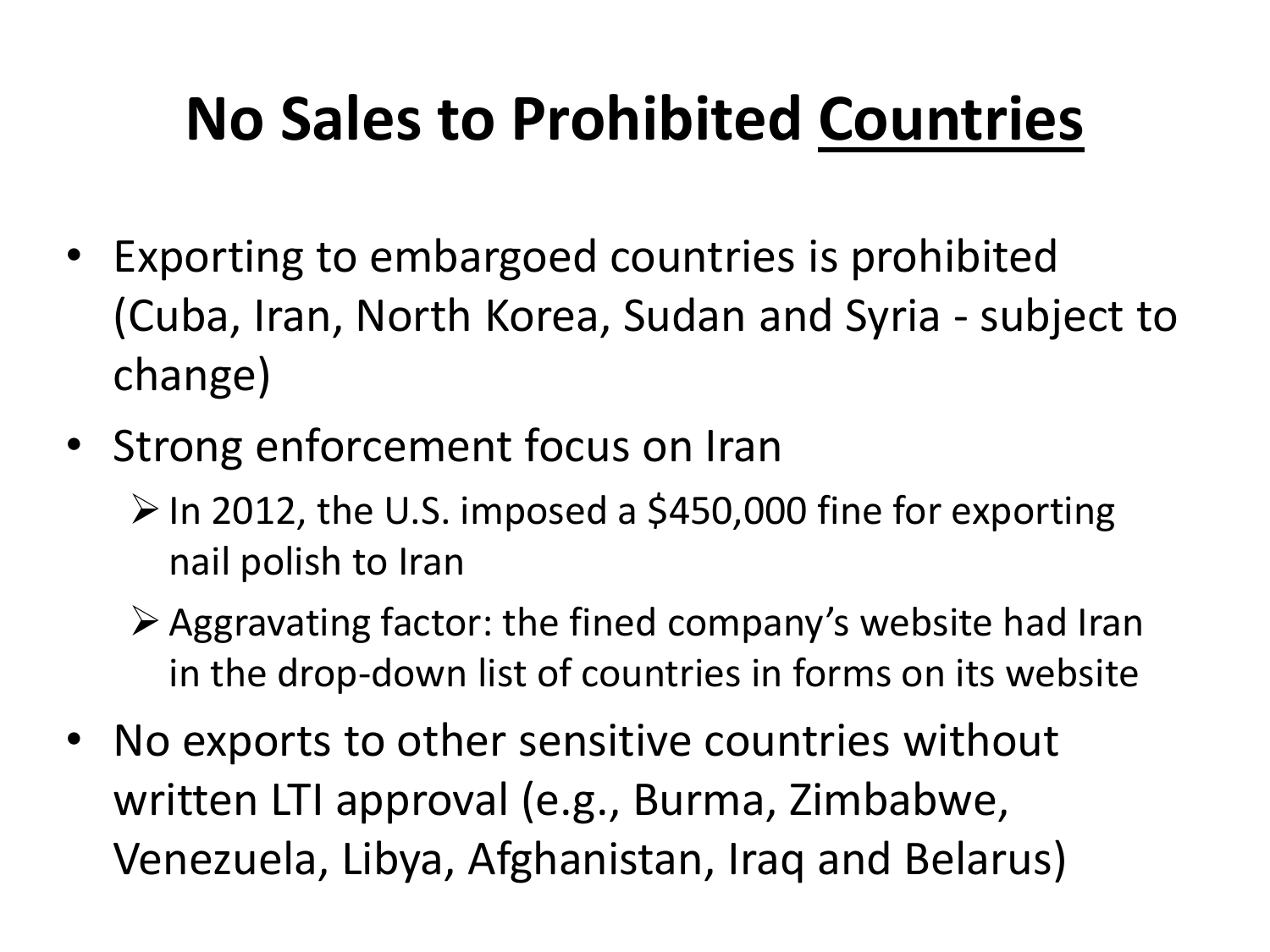### **No Sales to Prohibited Persons**

- Exporting to certain listed persons or entities is prohibited even in non-embargoed countries [http://www.bis.doc.gov/ComplianceAndEnforcemen](http://www.bis.doc.gov/ComplianceAndEnforcement/ListsToCheck.htm) [t/ListsToCheck.htm](http://www.bis.doc.gov/ComplianceAndEnforcement/ListsToCheck.htm)
- Rule: LTI Dealers and Sales Agents must screen *all* customers, freight forwarders , warehouse owners, and resellers of LTI products prior to each transaction
- Exception: Mass-market settings where EAR99 products are being sold at retail locations
- Use commercial screening software, e.g., Visual Compliance; keep screening records for 5 years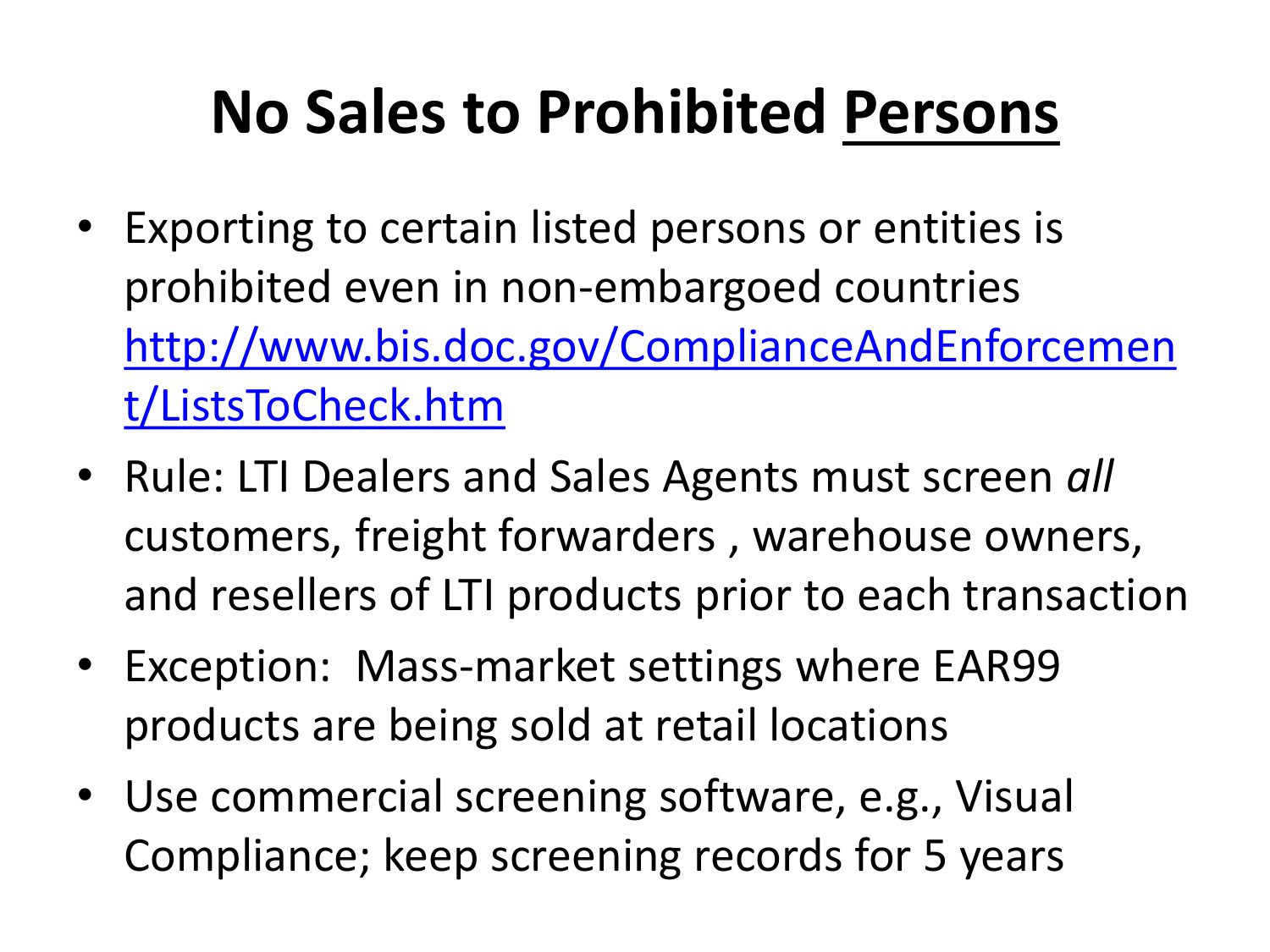# **No Sales for Prohibited End-Uses**

- No products, including commercial products, may be sold for a prohibited end-use
- Prohibited end-uses include using a commercial product on a UAV or missile or for nuclear, biological or chemical proliferation
	- $\triangleright$  Selling an LTI product, for example the S200 to a foreign party who has indicated that it wants to use it on a UAV
	- Under limited circumstances, LTI may be able to obtain an export license for this use depending on the destination and end-user, but the license needs to be obtained well ahead of time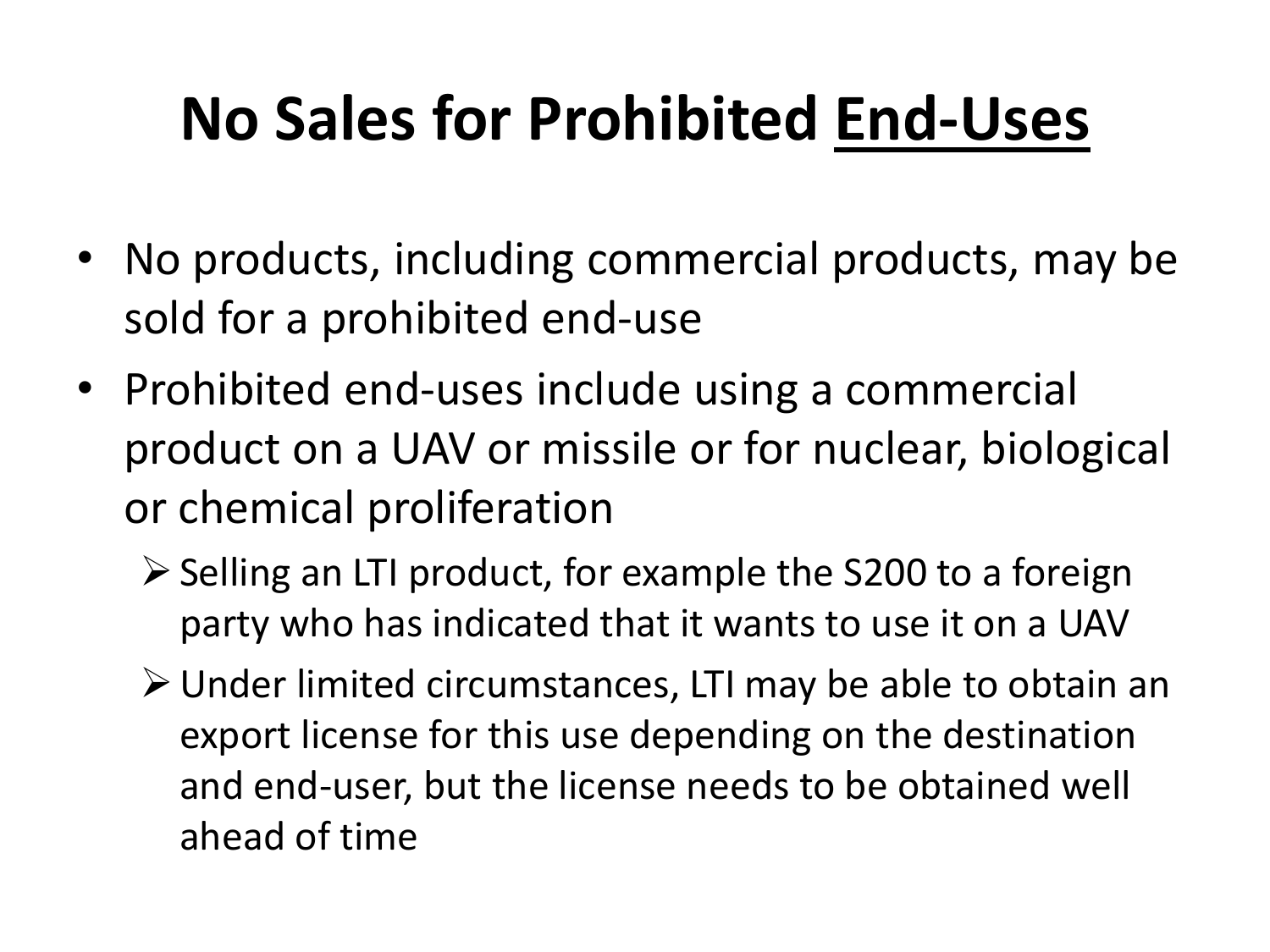# **When Exporting or Re-exporting LTI products you must...**

• Know Your Customer!

<http://www.bis.doc.gov/Enforcement/knowcust.htm>

- Watch for Red Flags <http://www.bis.doc.gov/Enforcement/redflags.htm>
- Note: The regulations change frequently. Each transaction may have different circumstances that need to be addressed.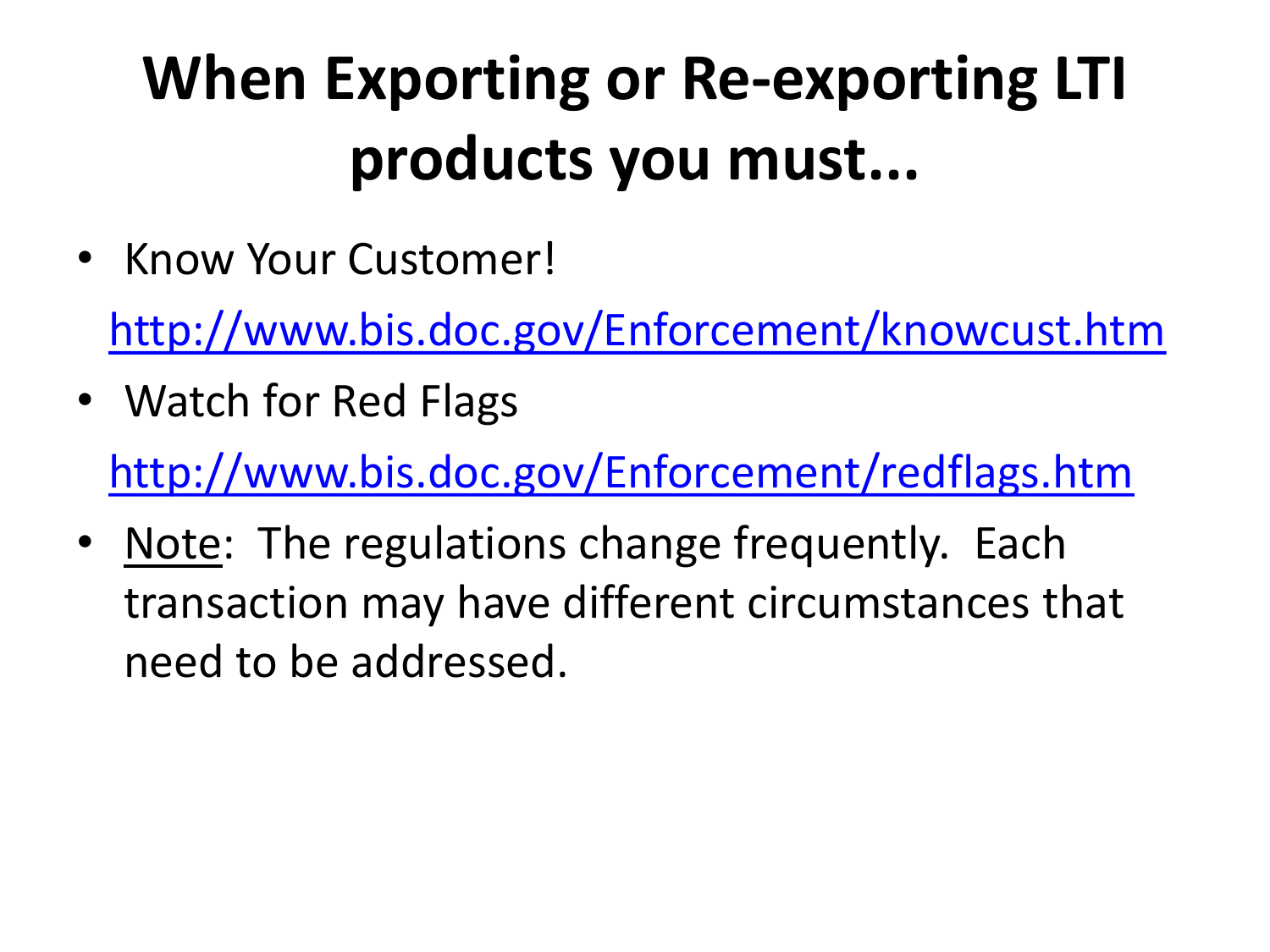# **Always consider the following...**

- Do you really know your customer?
- Does your international customer know "its" customer?
- Will your customer "use" or resell your product?
- What is the end-use of your product?
- Are you sure your customer/end-user is not on one of the restricted end-users / end-uses lists?
- Who is the exporter/re-exporter of record?
- Have you obtained the required licenses?
- You have to keep all export-related records for 5 years and be ready to cooperate in case of an audit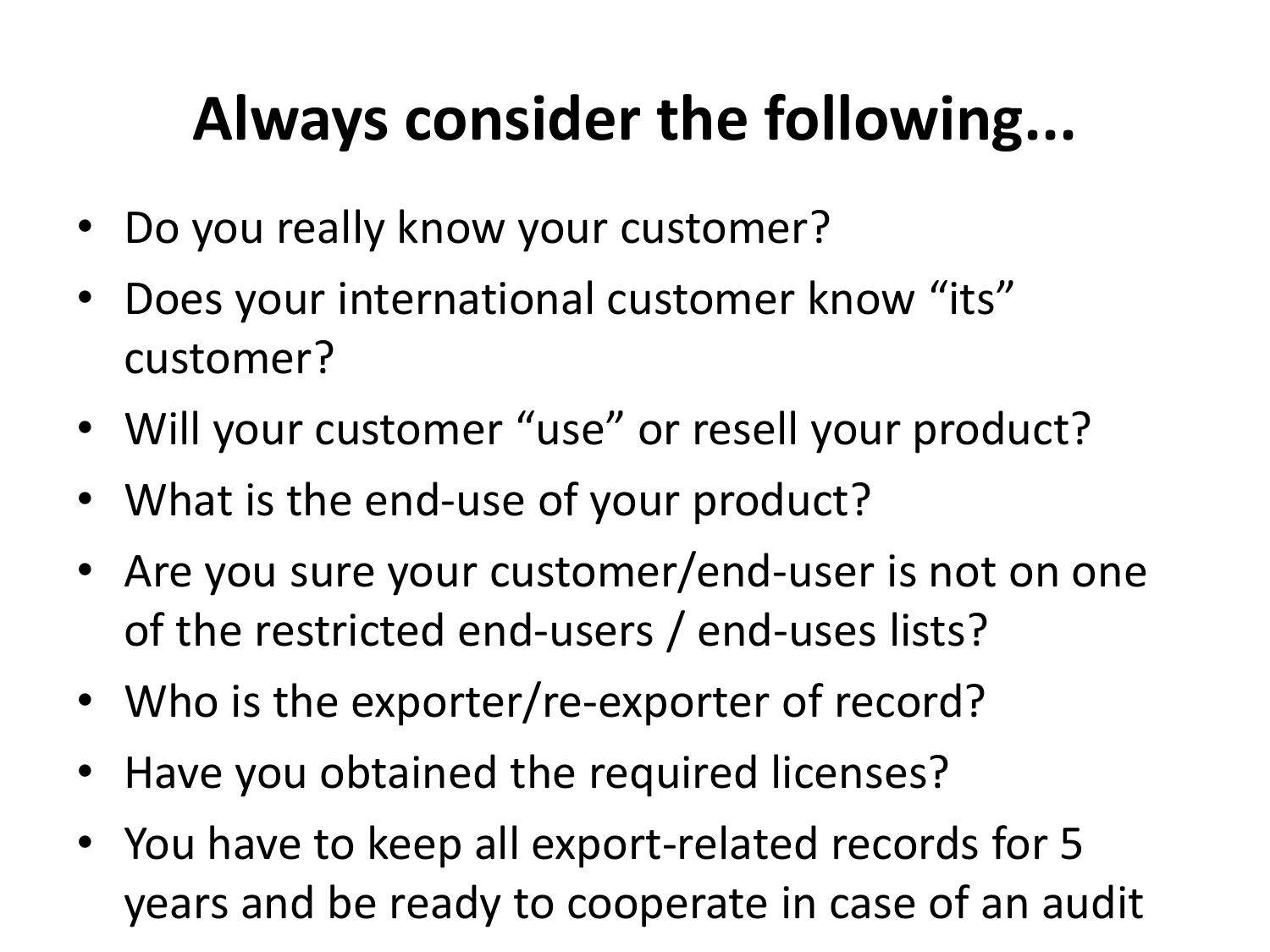## **End-User Certificates (EUC)**

- No Laser Sensor Products may be shipped to anyone (including from a warehouse) until:
	- LTI receives an **EUC** that has been completed and executed by the prospective end-user; and
	- LTI **authorizes** the sale by fax, email or other written format.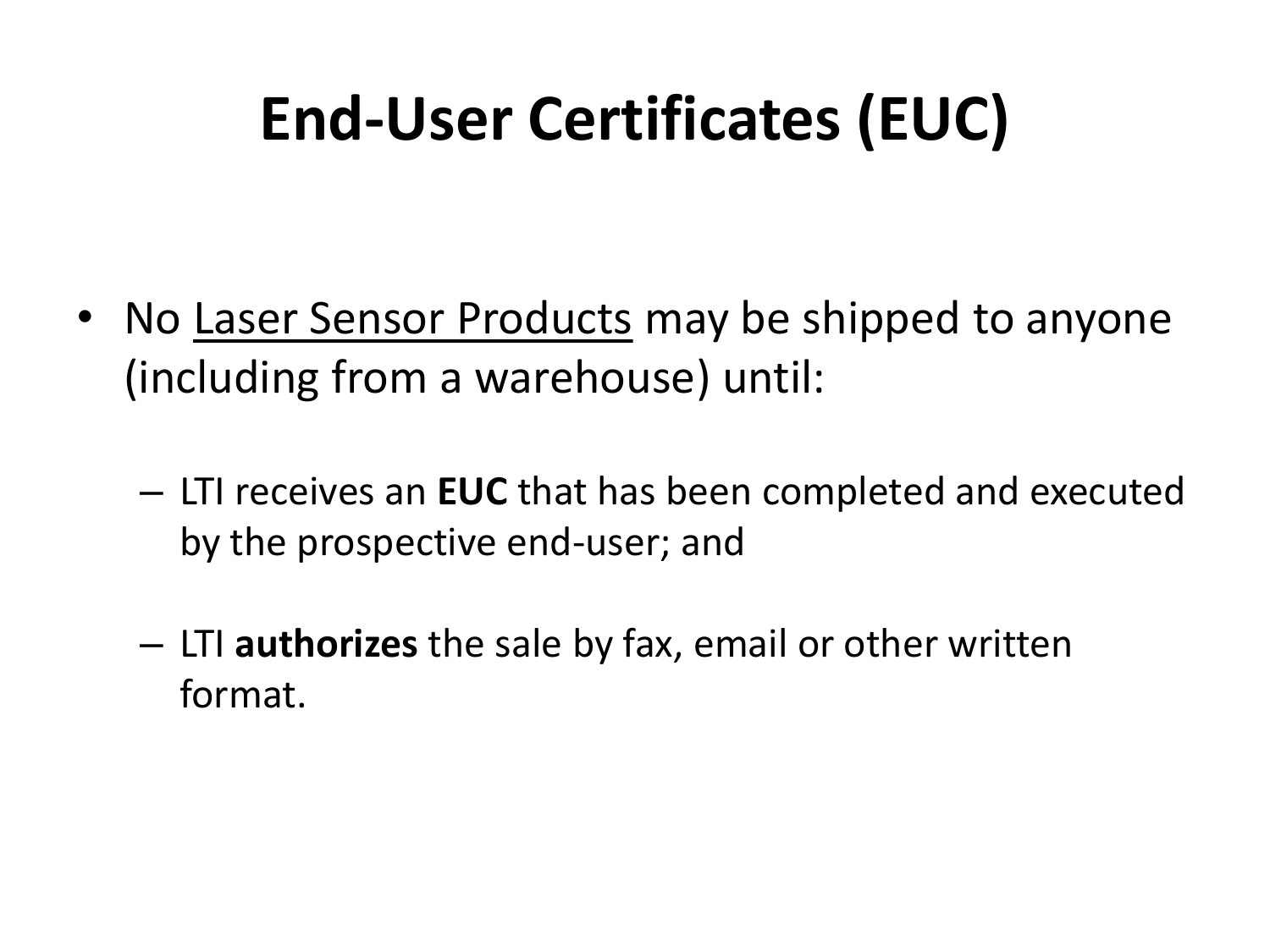## **Export Control Clause for LTI products**

- **Always** include the following export control clause in (1) your T&C, order confirmation or invoice **and** (2) in the shipping documentation:
- "These commodities, technology and/or software are subject to export control laws, including the U.S. Export Administration Regulations. Exports and reexports may require an export license from the U.S. and/or other governments. Diversion contrary to U.S. or other export control laws is prohibited. Buyer shall not use, export, re-export, or provide any item, or any product incorporating the item(s), in contravention of any U.S. or other export control laws or any end-user certificate provided by Buyer, including to an embargoed country (such as Iran, Syria, Sudan, North Korea and Cuba), to anyone listed on any prohibited persons list published by the U.S., or for a prohibited end-use (such as use or research on or development of chemical, biological, or nuclear weapons, unmanned air vehicles or missiles; or nuclear explosive or fuel cycle activities or unsafeguarded nuclear activity). Buyer shall only use the item(s) for non-military, peaceful purposes, unless otherwise specifically agreed to in writing by Laser Technology. "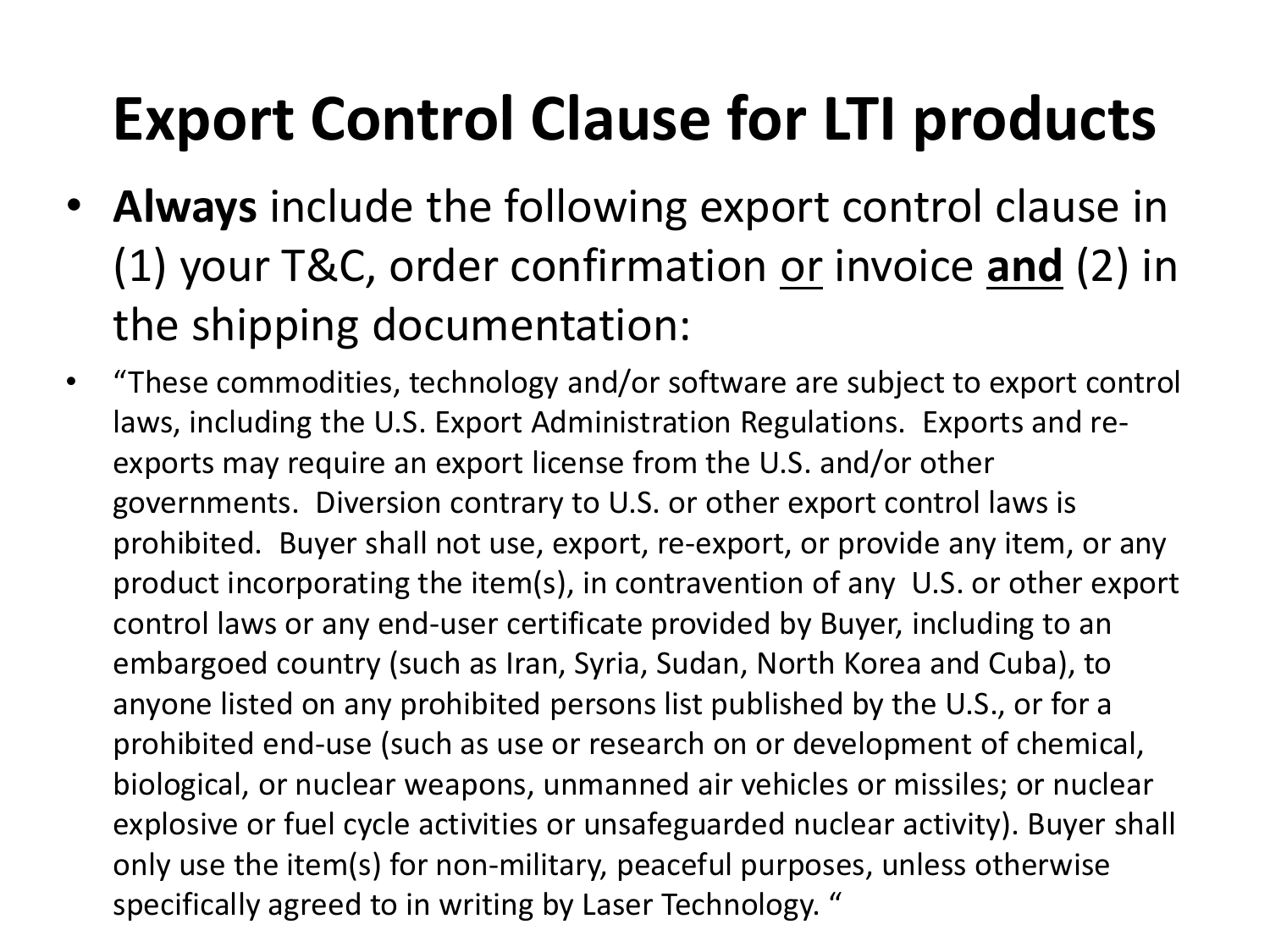# Facts In Hand Before Any LTI Product May Be Exported or Re-exported

- What is the LTI product how is it classified?
- Where is it going?
- Who will receive it?
- Have I screened the end-user and anyone else involved in the sale/shipment?
- What will be the end-use?
- Have I received an EUC (for laser sensor products)?
- Has LTI authorized the sale (for laser sensor products)?
- Have I included the export control clause?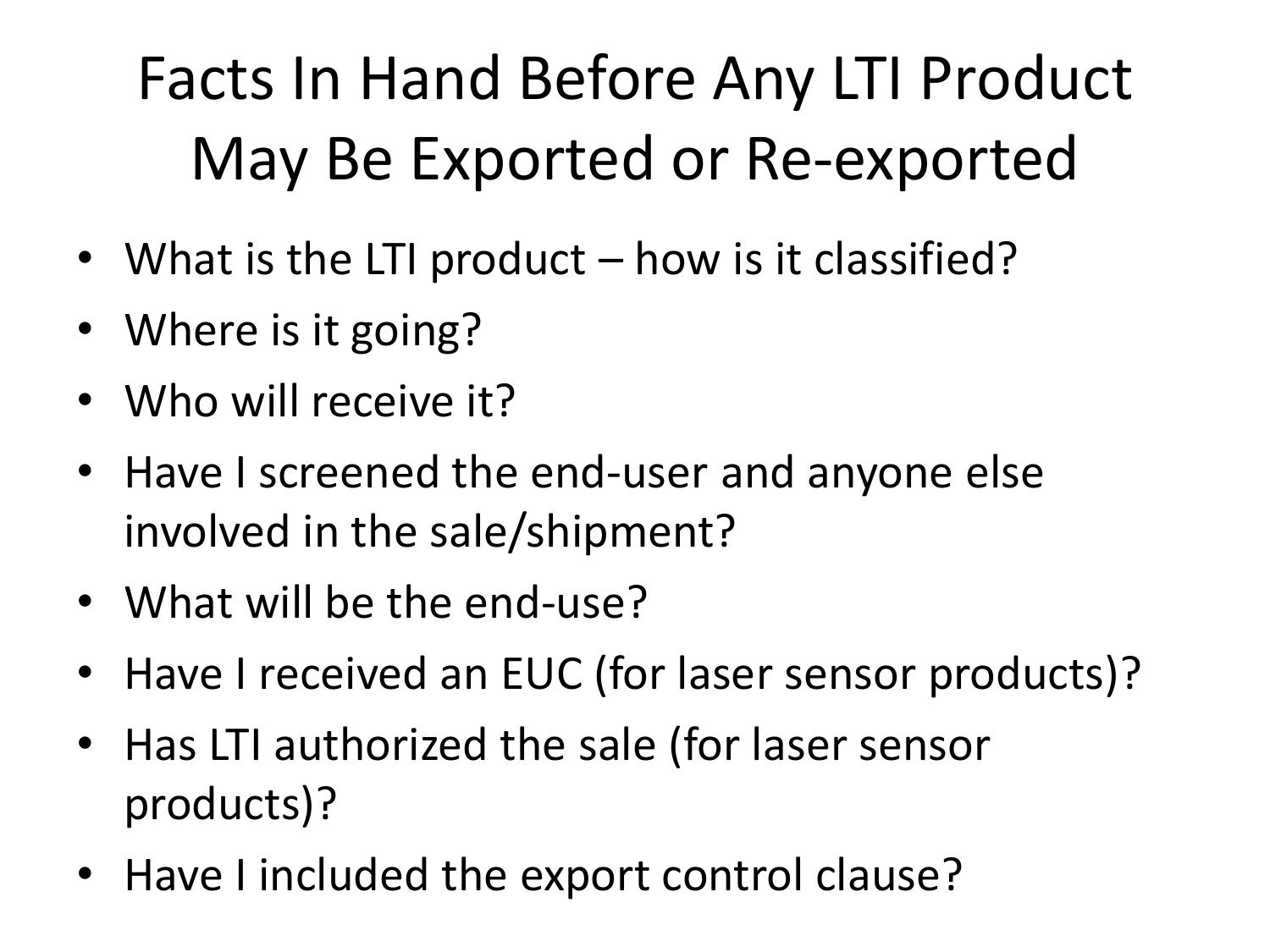#### **Fines and Penalties**

- The U.S. government takes compliance with its export laws and regulations very seriously. The U.S. government rightfully expects the exporting community to partner with it to help protect national security. Companies both large and small face potentially large fines, civil penalties, and possible criminal prosecution if a violation of export laws occurs
- Violations are outlined in Sec. 764 of the Export Administration Regulations (EAR)

Penalties can include:

- Up to 20 years imprisonment
- Fines of up to \$1,000,000 upon criminal conviction
- Penalties of up to \$250,000 per violation for administrative offenses.
- These fines/penalties will come in addition to those of your country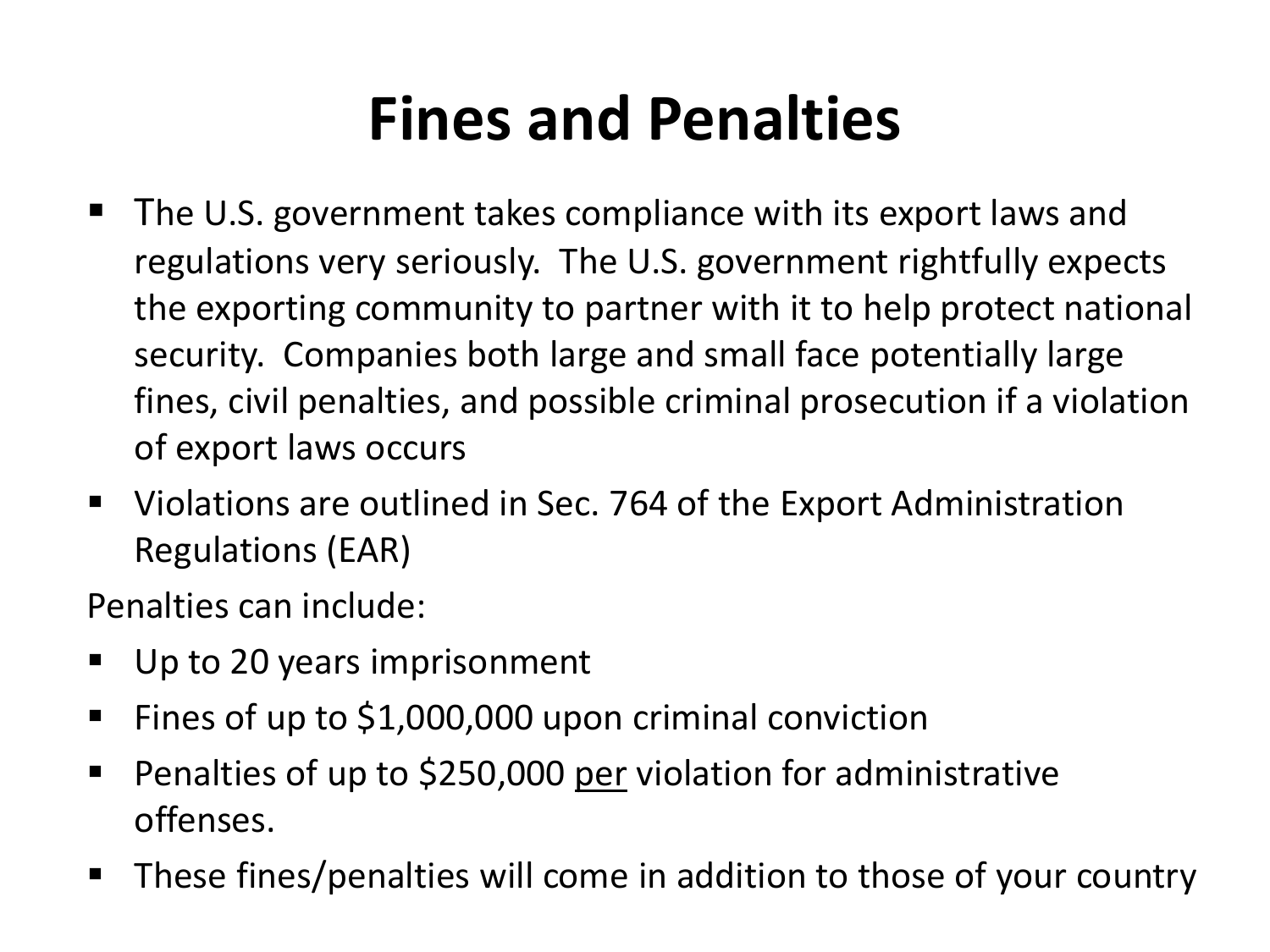# **Sanctions – Denial Order (DPL)**

- The United States commonly imposes sanctions on foreign entities for violating U.S. export and re-export regulations.
- The extraterritorial reach of "denial orders" under the EAR is so extensive that it can affect the activity abroad of persons and companies who do not think of themselves as being involved with U.S.-origin products.
- A Denial Order can be imposed on persons or companies wherever located whether as a sanction for violation of the EAR or as a protective administrative measure when it is determined to be necessary to prevent an imminent violation.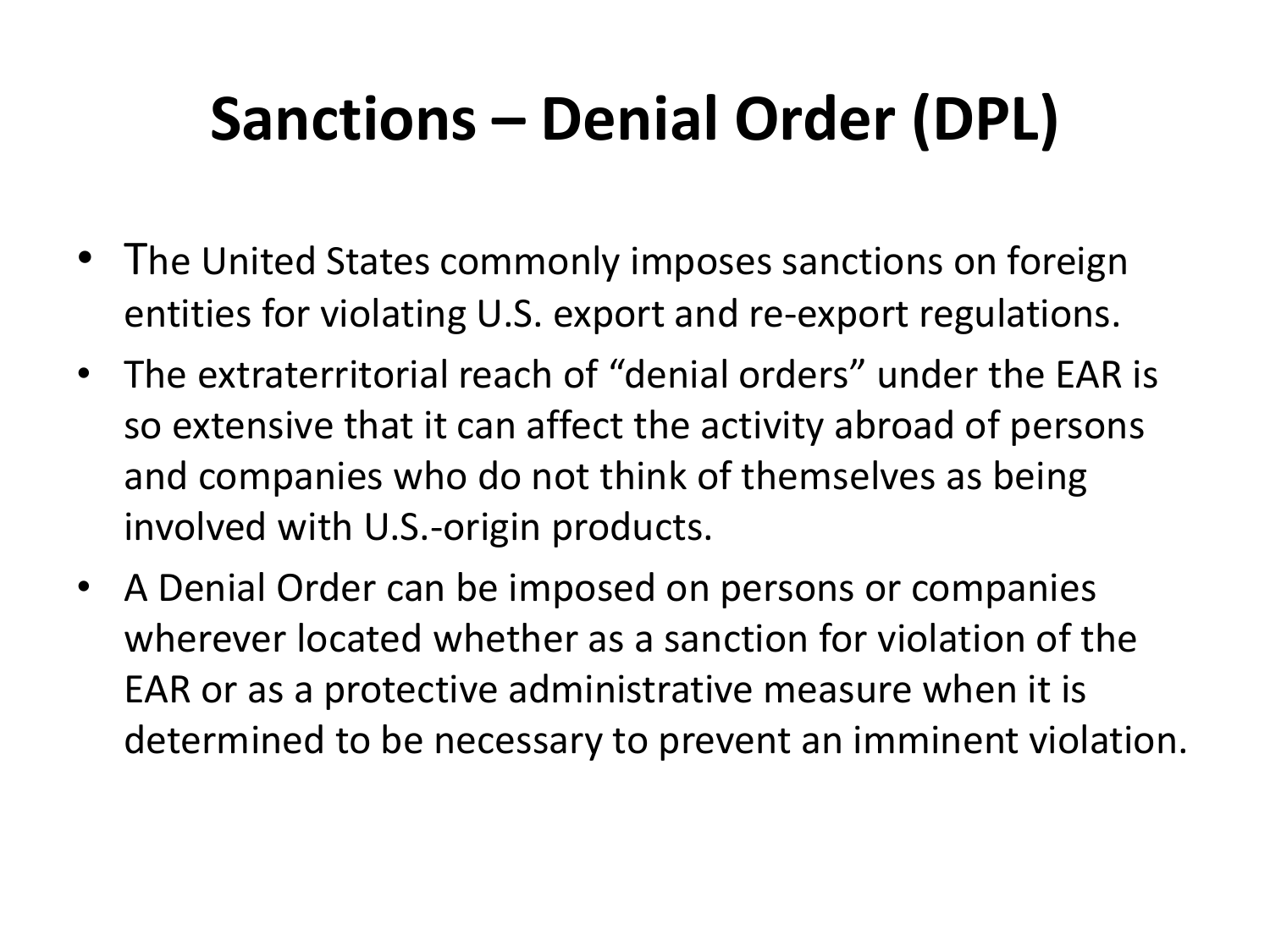# **Sanctions – Denial Order (DPL)**

- The purpose of the Denial Order is not only to stop the denied person from exporting or re-exporting, but also to keep that person from acquiring goods, technology, or software that are subject to the EAR
- This is a very powerful and effective sanction
- If the U.S. issues a Federal Register Denial Order for a company that violated U.S. export or re-export control laws, all U.S. exporters and re-exporters of U.S. products are placed on notice not to do business with this company